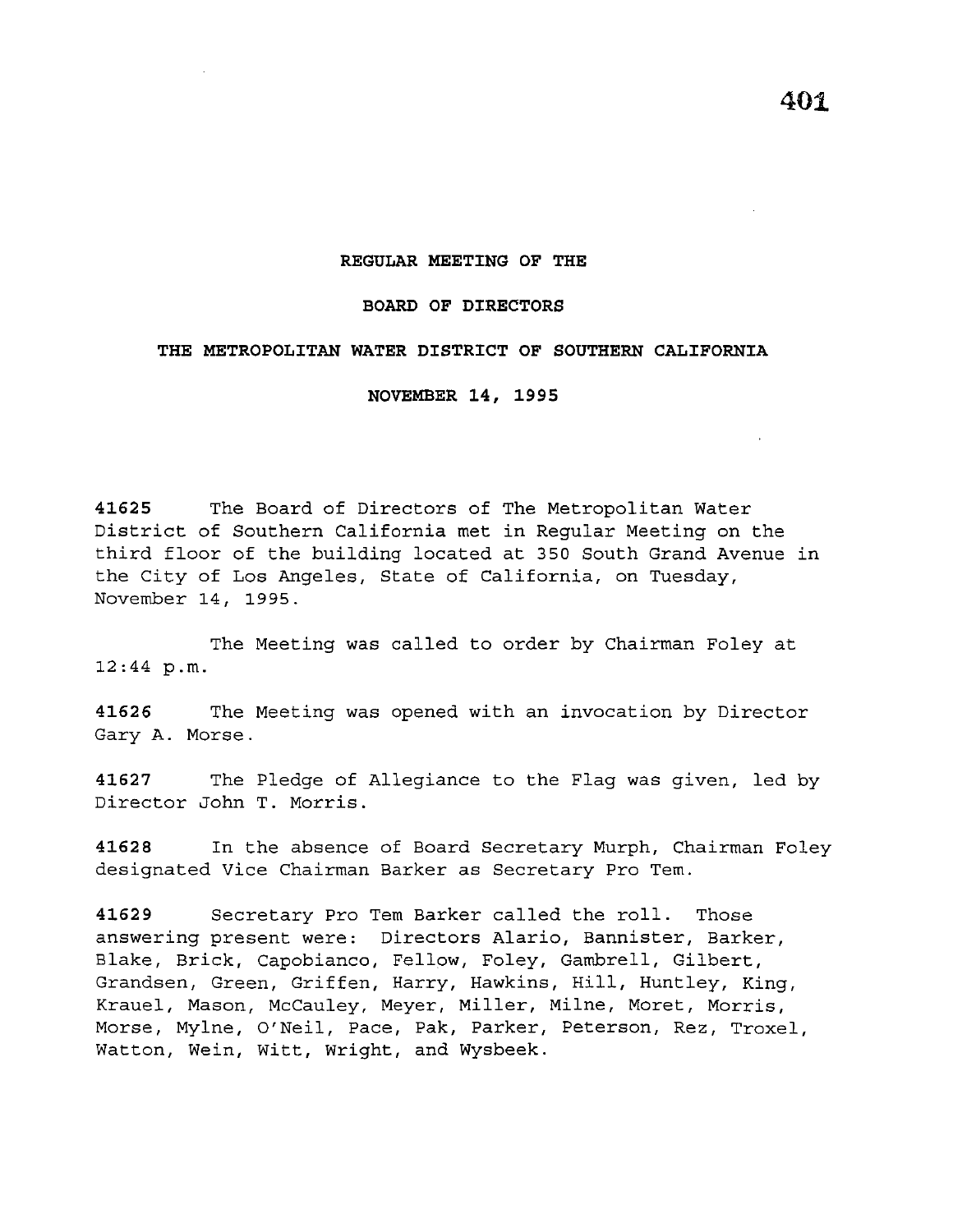Those not answering were: Directors Brandt, Frahm, Handelman, Ibbetson, Krieger, Little, Luddy, McMurray, Murph, Reed, and Webster.

The Chair declared a quorum present.

**<sup>41630</sup>**Chairman Foley inquired if there were any additions to the agenda. There being none, the Chair declared only those matters listed on the agenda would be considered.

**41631** Chairman Foley invited members of the public to address the Board on matters within the Board's jurisdiction.

General Counsel Taylor announced that Mr. Pavlovich is here to address the Board. Mr. Taylor reminded the Board that Metropolitan recently purchased his home located on the Eastside Reservoir site and a settlement has been concluded for some personal property. He further reported that Mr. Pavlovich has been advised that Metropolitan has made a full and complete settlement with him and expressed appreciation for his cooperation when the property was originally purchased.

Bogoljub Pavlovich expressed his desire to have a hearing to improve the terms of the settlement. He further requested an extension of time for the sale of his horses.

Tom Michali, board member of the Los Angeles Conservancy, expressed concerns about the impacts upon Union Station, an historic site, due to the construction of the Headquarters Facility, and urged the Board to delay certifying the Final EIR until these impacts have been mitigated.

**41632** There being no objection, the Chair ordered the reading of the Minutes of October 10, 1995, dispensed with, a copy having been mailed to all Directors.

Vice Chairman Blake moved, seconded by Director Morris and carried, approving the foregoing Minutes as mailed.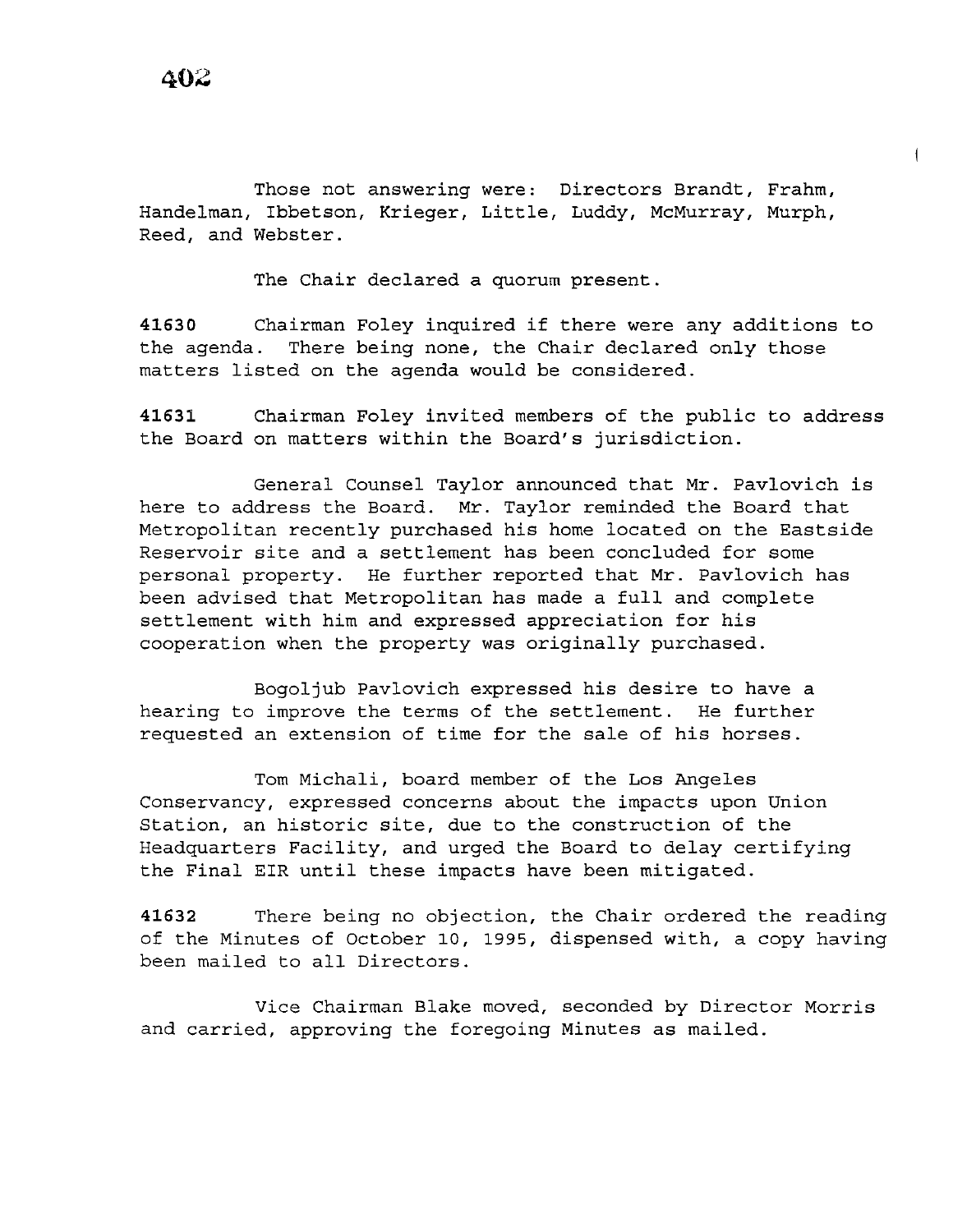**41633** Vice Chairman Green moved, seconded by Vice Chairman Blake and carried, that recommended changes to the committee structure as set forth in the Board Chairman's letter dated October 23, as amended by his supplemental letter dated November 14, 1995, be approved, and that the Administrative Code be amended to reflect the following changes:

1. The dissolution of the Special Committee on Eminent Domain Litigation, the Ad Hoc Committee on Owner-Controlled Insurance, the Ad Hoc Committee on Colorado River Issues and State Water Contract Negotiations.

2. The modification of the reporting requirements of several Special/Ad Hoc Committees as follows: (a) The Special Committee on Water Quality and Environmental Compliance shall report to the Engineering and Operations Committee; (b) the Special Audit Committee shall report to the Executive Committee; (c) the Bay/Delta Political Advisory Committee shall report to the Water Planning and Resources Committee; (d) the Ad Hoc Committee on Information Systems shall report to the Engineering and Operations Committee; (e) the Facility Naming Ad Hoc Committee shall report to the Executive Committee; (f) the Section 135 Ad Hoc Committee shall report to the Executive Committee; (g) the Special Goals and Objectives Committee shall report to the Executive Committee; (h) the Special Committee on Department Head Compensation shall report to the Board; and (i) the Integrated Resources Plan Steering Committee shall report to the Water Planning and Resources Committee.

3. The dissolution of Subcommittee on Travel and Inspection and the Vendor's Hearing Subcommittee. These committees shall be reinstated by the Chair of the Board as the need arises.

The matters which have been removed along with consideration of the merging of the Land and Legal and Claims Committees will be further discussed at the December meeting.

**41634** Chairman Foley announced he has appointed Director Wein to the Ad Hoc Committee on Agricultural Water Policy, replacing Director Green who has resigned from that committee.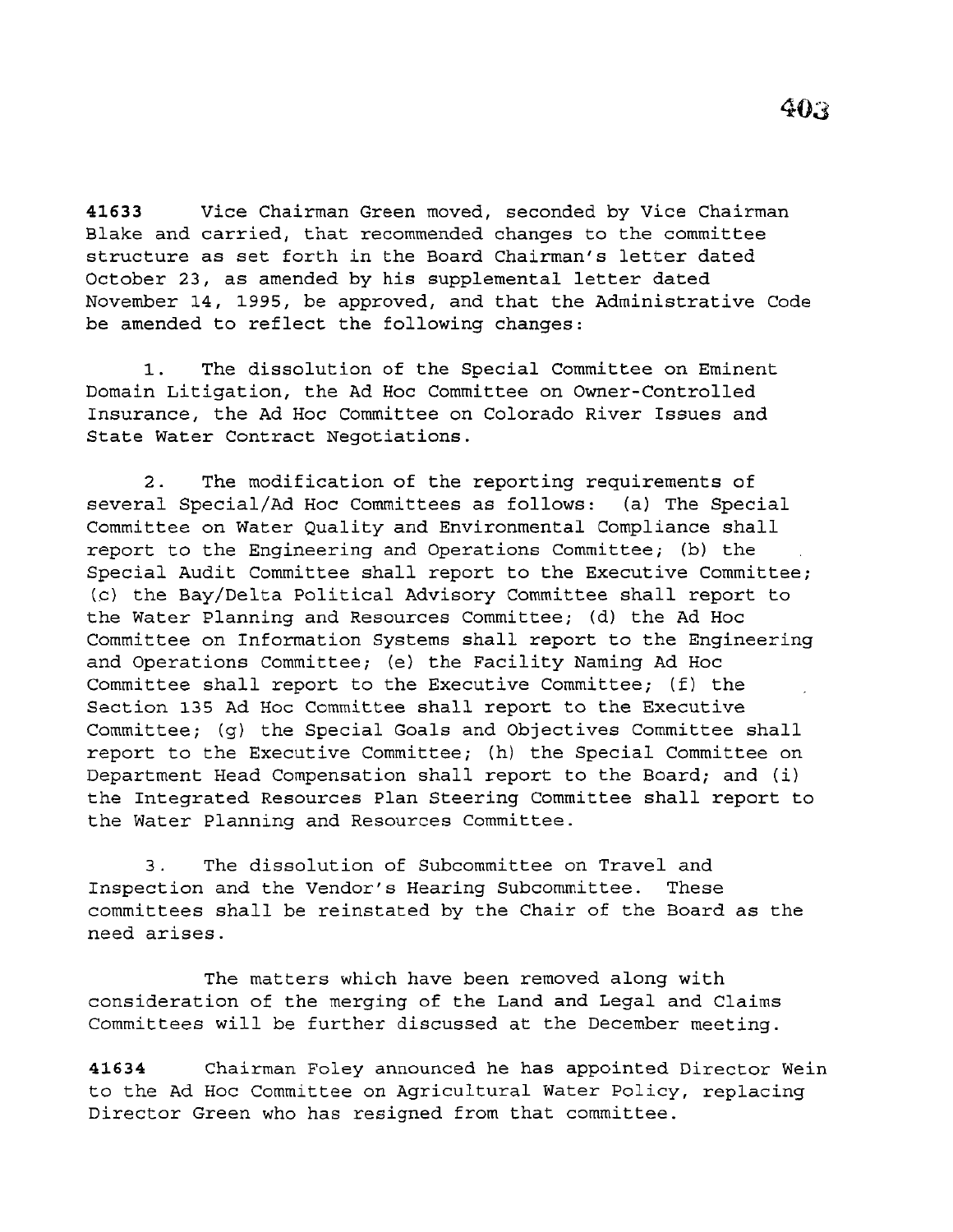41635 The General Counsel's letters, each dated October 16, 1995, were presented, transmitting the credentials evidencing the reappointments by San *Diego* County Water Authority of Dale Mason, Joseph Parker, and Mark Watton as three of its representatives on Metropolitan's Board for a four-year term ending December 31, 1998.

 $\overline{1}$ 

General Counsel Taylor reported the credentials had been examined and found legally sufficient.

Executive Secretary Dorff administered the Oath of Office to Directors Mason, Parker, and Watton.

The Chair ordered the credentials, together with the General Counsel's letters, and the Oaths of Office received and filed.

41636 Facility Naming Ad Hoc Committee Chairman Miller reported the committee has developed categories to be used in its naming selection process: geography, geological features, native American names, historical names, board members (mainly past), past staff members, water leaders other than Board or staff, and community leaders.

41637 Vice Chairman Blake moved, seconded by Vice Chairman Green and carried, approving the request of Director E. Thornton Ibbetson for a sixty-day leave of absence, commencing November 10, 1995.

41638 Real Property and Asset Management Ad Hoc Committee Chairman *King* reported on the many discussions held between representatives of the Los Angeles Conservancy and the City of Los Angeles, noting that no satisfactory alternatives to the design of the building have been developed to date.

41639 General Manager Wodraska gave a video tape viewing of the new Visitors Center at the Eastside Reservoir Project, housing a model archaeological dig to provide an historical background of the area to visitors. On that video, he and the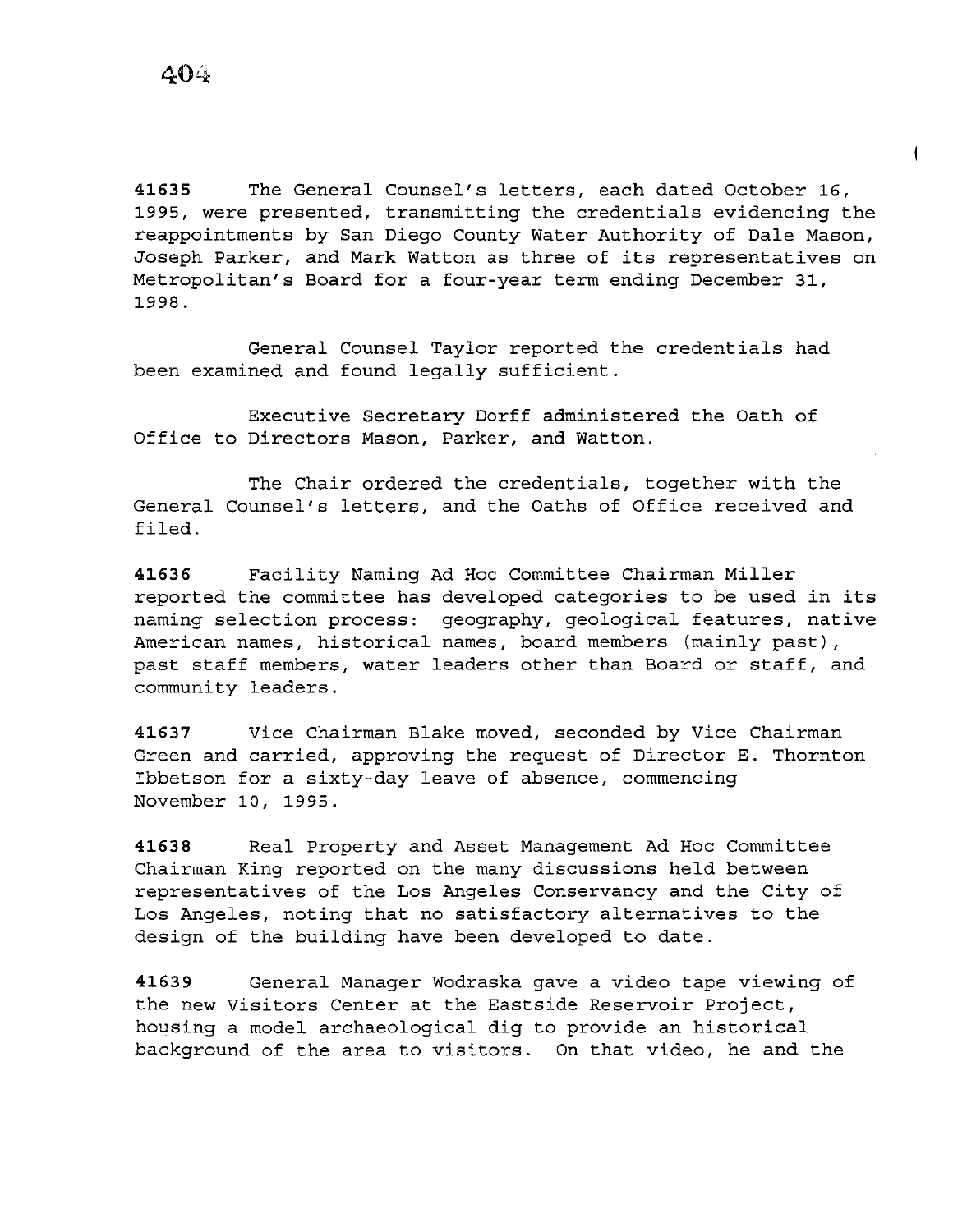Chiefs described the six key elements of the regional water supply reliability goal, as follows:

Chief of Operations Means stated that Metropolitan will take all necessary actions to ensure that the Colorado River Aqueduct will be operating at full capacity;

Chief Financial Officer Becker reported on Metropolitan's financial condition and further discussed the key element of being competitive by supplying affordable water in the future;

Chief of Planning and Resources Man reported on the reliability goal to be achieved through the implementation of the Integrated Resources Plan;

Chief Engineer Snyder stated that Metropolitan remains committed to completing the Eastside Reservoir Project with water deliveries to storage commencing in 1999.

Deputy General Manager Quinn reported that one of the major issues being discussed with the member agency managers is the rate refinement issue. To assist in the ongoing discussions and reach a resolution that will protect the interests of all the agencies, there will be a mediator to assist in the negotiation process. He pointed out that in December, the staff will be seeking direction from the Board on this issue.

Deputy General Manager Horne reported on some of the activities relating to Bay-Delta, advising that the key item on the agenda for the November 21 meeting of the Bay-Delta Political Advisory Committee will be a review of Senate Bill 900 (Costa) . Lester Snow, Executive Director of CALFED Bay-Delta Program, will present an update on the progress of the program to the Executive Committee at its meeting on January 9, 1996, he said.

**41640** General Counsel Taylor reported that the recent comments of the Court in Metropolitan Water District v. Domenigoni has enhanced our grounds for appeal in this case.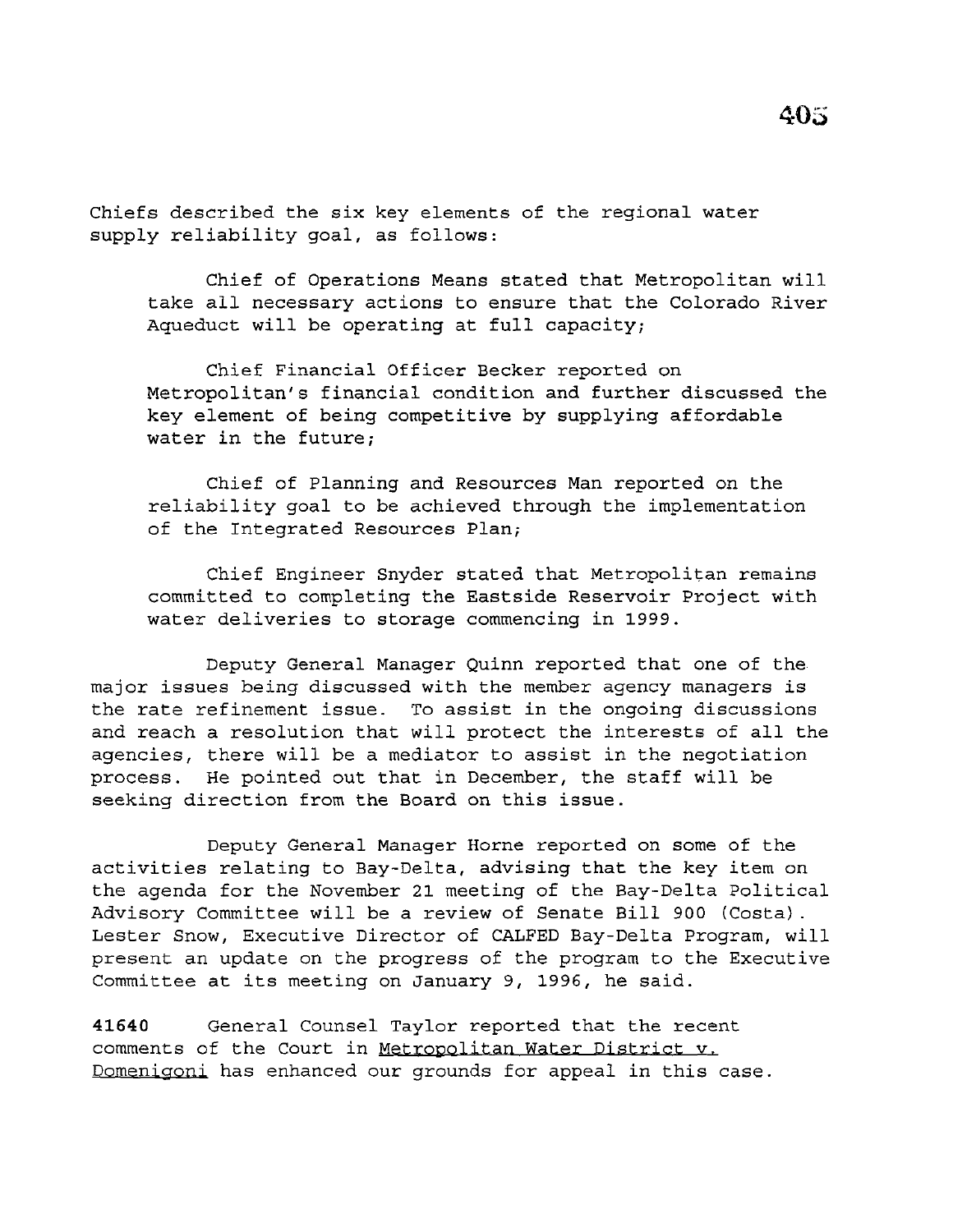**41641** Chairman Foley announced that Agenda Item 7-12, the General Counsel's letter regarding closed meeting procedures, has been withdrawn.

Vice Chairman Blake moved, seconded by Vice Chairman Green and the Board approved the Consent Calendar Items, **M.I. 41642** through **M.I. 41658,** as follows:

**41642** Adopted **Resolution 8484** in the form attached to the General Manager's letter dated October 24, 1995, providing in substance that Metropolitan elects to be allocated that additional portion of revenue from taxes levied on redevelopment property which is attributable to any increase in Metropolitan's base year tax rate applied to incremental assessed value of the San Ysidro Redevelopment Project in the City and County of San Diego, said Resolution entitled:

**RESOLUTION OF THE BOARD OF DIRECTORS OF THE METROPOLITAN WATER DISTRICT OF SOUTHERN CALIFORNIA ELECTING TO RECEIVE ALLOCATION OF TAXES PURSUANT TO PROVISIONS OF THE COMMUNITY REDEVELOPMENT LAW** 

**41643** Authorized (1) a detailed facilities location study and geotechnical and environmental investigations for a second finished-water reservoir at the Robert B. Diemer Filtration Plant; and (2) Appropriation No. 719 in the amount of \$1,650,000 from the Pay-As-You-Go Fund to finance this study, as set forth in the General Manager's letter dated October 24, 1995.

**<sup>41644</sup>**Authorized (1) the General Manager to have all work performed for the repair of deteriorated joints in the Colorado River Aqueduct Lakeview Siphon First Barrel, and negotiate and execute a construction contract with Miller Pipeline Company in accordance with the terms set forth in the General Manager's letter dated October 24, 1995, subject to the contract being in form approved by the General Counsel; and (2) Appropriation No. 720 in the amount of \$858,000 from the Pay-As-You-Go fund to finance this work.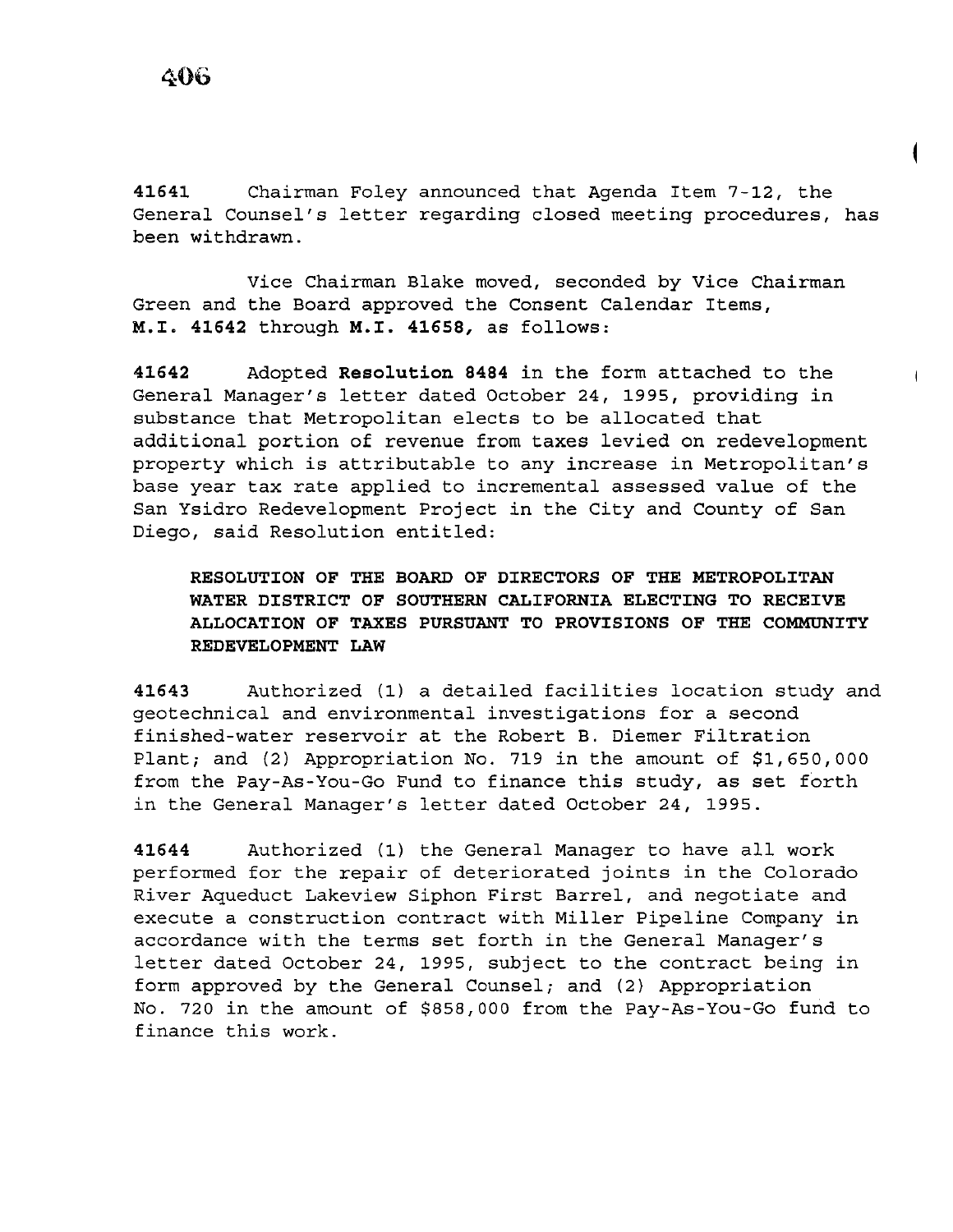**41645** Authorized No. 1 to Appropriation No. 710, an increase of \$200,000 to a total amount of \$850,000, to finance all estimated costs for the removal and replacement of the remaining 34 cast iron flanges on the Santa Monica Feeder, as set forth in the General Manager's letter dated October 25, 1995.

**<sup>41646</sup>**The Board (1) stated it has considered the environmental effects of the proposed action as described in the final Environmental Impact Report/Statement prior to reaching a decision on proposed relocation of a portion of the Orange County Feeder; (2) found that any changes or alterations to the project to mitigate or avoid significant environmental effects of the proposed action are within the responsibility and jurisdiction of the California Department of Transportation (Caltrans), and that such changes have been adopted by that agency, or that they can and should be adopted by that agency; (3) authorized the General Manager to execute an agreement with Caltrans substantially on the terms outlined in the General Manager's letter dated October 24, 1995, for relocation of approximately 832 feet of Metropolitan's 34-inch-inside-diameter Orange County Feeder, subject to the agreement being in form approved by the General Counsel; and (4) authorized the General Manager to quitclaim portions of Permanent Easement Parcel Nos. 1423-10-2, 1423-10-5, 1423-10-9, 1423-10-10, 1423-10-18, 1423-10-20, and 1423-lOA-lA to record owners in exchange for Caltrans conveying to Metropolitan an alternate permanent Easement/Joint Use Agreement, at no cost to Metropolitan, containing substantially the same rights now held by Metropolitan, subject to the conveyance documentation being in form approved by the General Counsel.

**41647** The Board, having reviewed and considered the proposed Mitigated Negative Declaration (MND), the Initial Study and the public comments received in response to these documents, (1) approved and adopted the MND for the Lake Mathews Multiple Species Habitat Conservation Plan and Natural Community Conservation Plan (Lake Mathews MSHCP/NCCP); (2) authorized the General Manager to enter into the Cooperative Management Agreement and related documents for implementation of the Lake Mathews MSHCP/NCCP, subject to the agreement being in form approved by the General Counsel; and (3) approved the amendment to the 1979 Memorandum of Agreement Regarding Mitigation of State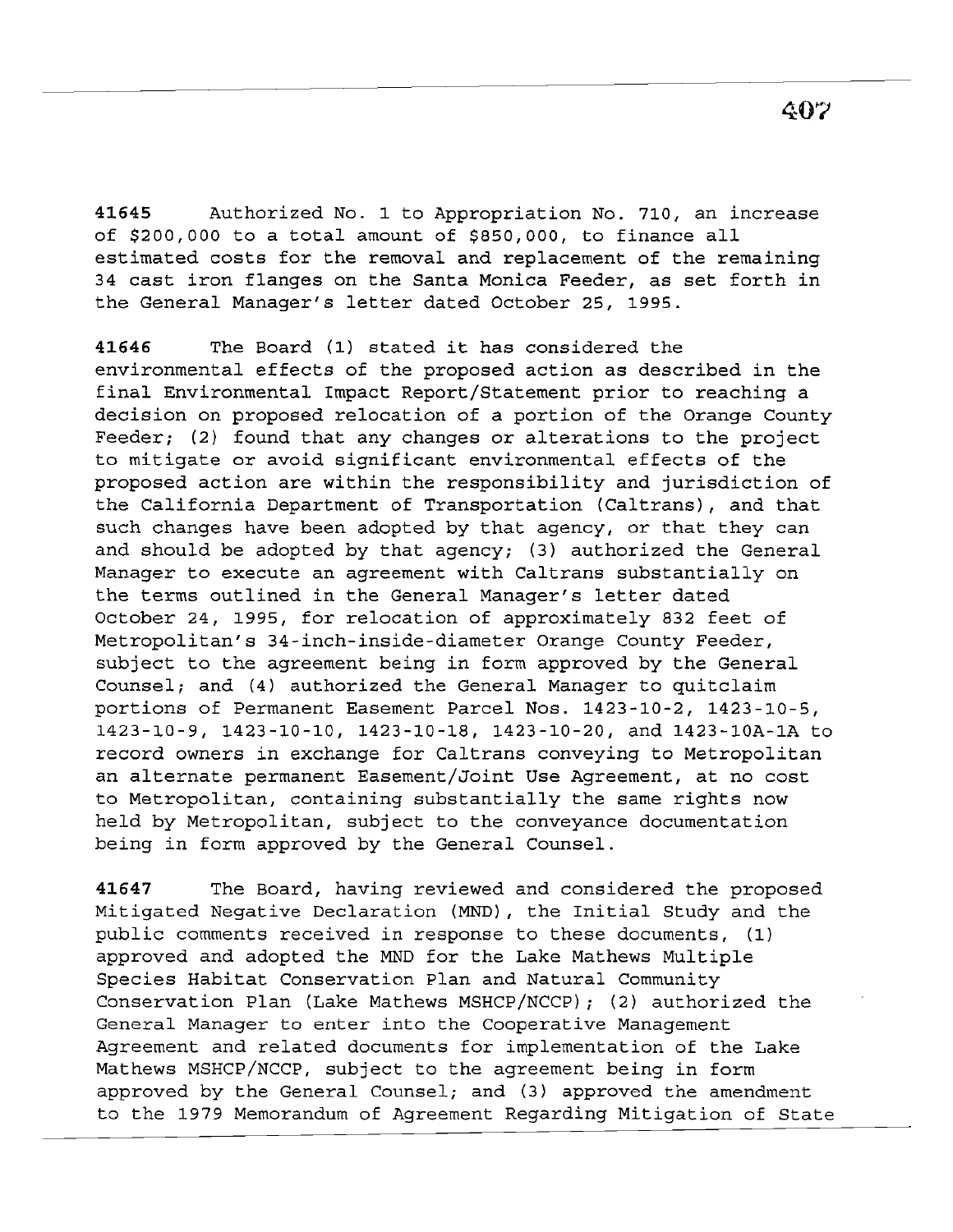Water Project Wildlife Losses in Southern California among Metropolitan, California Department of Fish and Game, and Department of Water Resources for payment of \$500,000 to implement the Lake Mathews MSHCP/NCCP, as set forth in the General Manager's letter dated October 31, 1995.

**41648** Authorized the General Manager to amend Agreement No. 4614 with Woodward-Clyde Consultants, to increase the maximum amount payable from \$247,000 to \$352,000, for additional designlevel and post-design geologic and geotechnical services for the Joseph Jensen Filtration Plant Oxidation Retrofit Program, subject to the amendment being in form approved by the General Counsel, as set forth in the General Manager's letter dated October 24, 1995.

**41649** Authorized the General Manager to amend Agreement No. 4622 with Woodward-Clyde Consultants, to increase the maximum amount payable from \$248,000 to \$288,000, for additional reconnaissance-level geologic and geotechnical services for the Robert B. Diemer Filtration Plant Oxidation Retrofit Program, subject to the amendment being in form approved by the General Counsel, as set forth in the General Manager's letter dated October 24, 1995.

**41650** Authorized the General Counsel to execute contracts retaining the following listed law firms to act as special bond counsel or disclosure counsel, on the terms and conditions contained in the relevant firm's proposal and such other terms and conditions as are approved by the General Counsel, as set forth in his letter dated October 23, 1995:

1. The law firm of O'Melveny & Myers, as Metropolitan's Special Bond Counsel for the term commencing on January 1, 1996, and ending on December 31, 1999;

2. The firms of Robinson & Pearman; Curls, Schwartz, Brown & Roushon; and Ochoa & Sillas as co-Special Bond Counsel, to rotate on financial transactions during the period from January 1, 1996, through December 31, 1999; and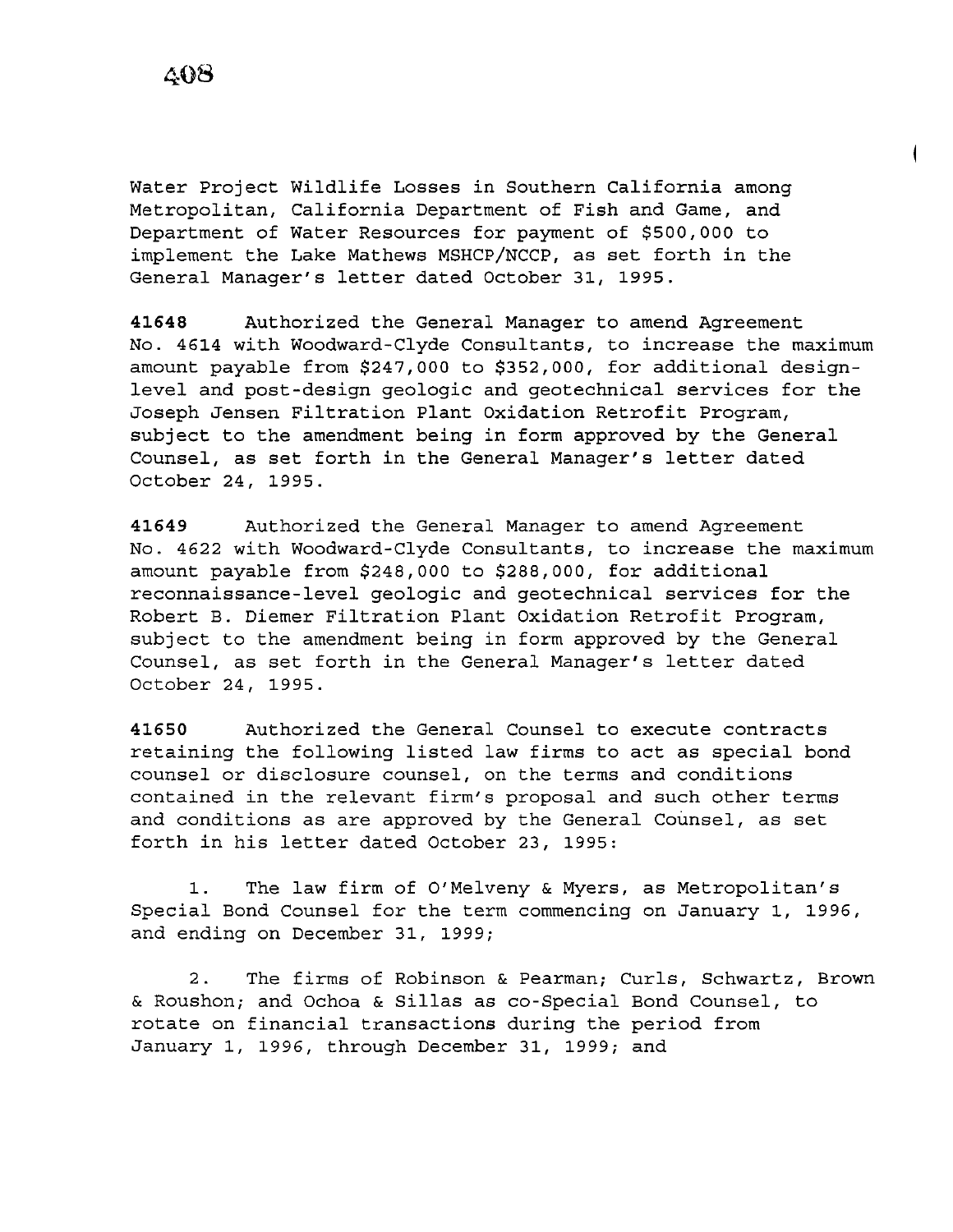3. The law firm of Hawkins, Delafield & Wood as Metropolitan's Disclosure Counsel for a term commencing on the date of execution of the contract and ending December 31, 1998.

**41651** Adopted **Resolution 8485,** as set forth *in* the attachment to the General Manager's letter dated October 25, 1995, increasing Metropolitan's contributions to the medical plans maintained by the Public Employees' Retirement System for employees and annuitants in classifications within the General Employees Unit (AFSCME Local 1902), said changes to be effective on a retroactive basis to August 1, 1995, said Resolution entitled:

## **RESOLUTION FIXING THE EMPLOYER'S CONTRIBUTION UNDER THE PUBLIC EMPLOYEES' MEDICAL AND HOSPITAL CARE ACT**

**41652** Amended Sections 4113, 4115, 4401, 4516(c) (1), 6200(b), 6205(c) to  $(f)$ , 6244, 6326, 6329(a), 6400(b), 6411, and 8119 of the Administrative Code to read as set forth in the revised Attachment A to the General Counsel's letter dated October 18, 1995, to (1) reflect changes in Metropolitan's practices; (2) to conform with pertinent laws; and (3) to correct minor errors or provide consistency with previously enacted Administrative Code sections.

**41653** The Board (1) by a unanimous vote representing more than the required two-thirds vote, extended the authority of the Ad Hoc Committee composed of the Board Chairman, the Finance and Insurance Committee Chairman, and the General Manager or his designee, to negotiate the sale of refunding bonds under Board Resolutions 8386 and 8387, through December 31, 1996; and (2) authorized Appropriation No. 721 in the amount of \$411,000 for marketing expenses arising from the potential sale of additional refunding bonds to be paid from the General Fund, as set forth in the General Manager's letter dated November 2, 1995.

**41654** Authorized a settlement in the eminent domain action entitled Metropolitan Water District v. Paul Garrett, et al., Riverside County Superior Court Case No. 240534, as set forth in the General Counsel's confidential letter dated November 10, 1995.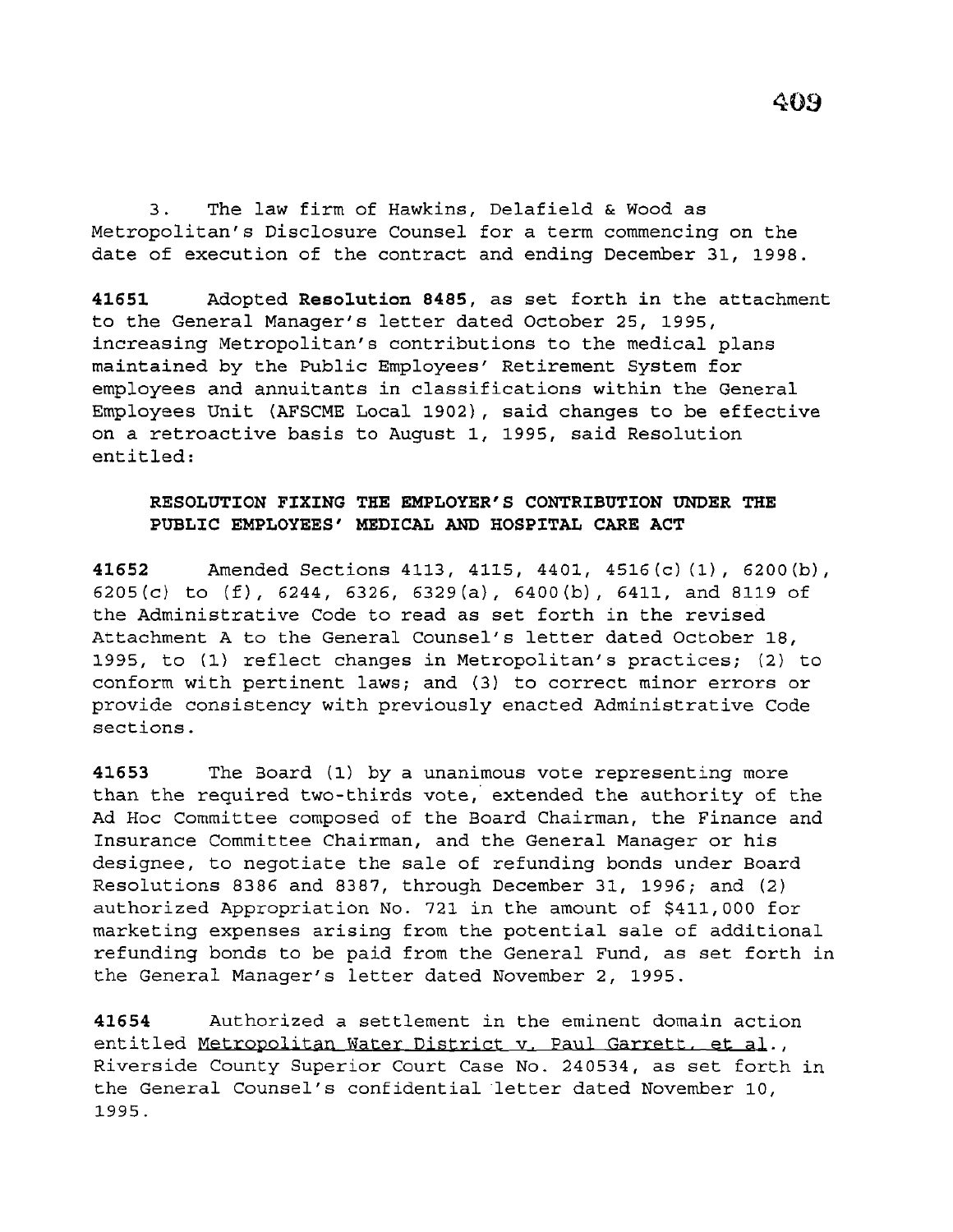**41655** Authorized the General Counsel to make a settlement offer in the eminent domain action titled Metropolitan Water District v. Boersma Brothers, et al., Riverside County Superior Court Case No. 231544, to acquire Eastside Reservoir Project Parcel 144-1-31, as set forth in the General Counsel's confidential letter dated October *23,* 1995.

**41656** Authorized the General Counsel to make settlement offers in the eminent domain actions titled (1) Metropolitan Water District v. Norman Morse. et *al.,* Riverside County Superior Court Case No. 232133, to acquire Eastside Reservoir Project Parcel 144-1-293; and (2) Metropolitan Water District v. Felix Partono. et *al.,* Riverside County Superior Court Case No. 231543, to acquire Eastside Reservoir Project Parcel 144-1-291, as set forth in the General Counsel's confidential letter dated October *23,* 1995.

**41657** Approved the filing of an appeal in the action entitled Metropolitan Water District v. Domenigoni, Riverside County Superior Court Case No. 229049; and authorized the General Counsel to retain the firm of Horvitz & Levy to represent Metropolitan on appeal, as set forth in the General Counsel's confidential letter dated November 13, 1995.

**<sup>41658</sup>**Authorized the General Counsel to file legal action to compel transfer of shares to Metropolitan and/or assure provision of water to Eagle Valley property, as set forth in the General Counsel's confidential letter dated October 27, 1995.

**41659** Vice Chairman Green moved, seconded by Vice Chairman Blake and carried, and the Board (1) certified it has reviewed and considered the information presented in the Headquarters Facility Final Environmental Impact Report (FEIR) *,* and exercised its independent judgment prior to approving the project; (2) certified that the FEIR has been prepared and completed in compliance with the requirements of the California Environmental Quality Act; (3) adopted the Findings of Fact and the Statement of Overriding Considerations and Mitigation Monitoring and Reporting Program, and approved the project; and (4) authorized and directed the General Manager to take all necessary and appropriate actions to implement the new Headquarters Facility at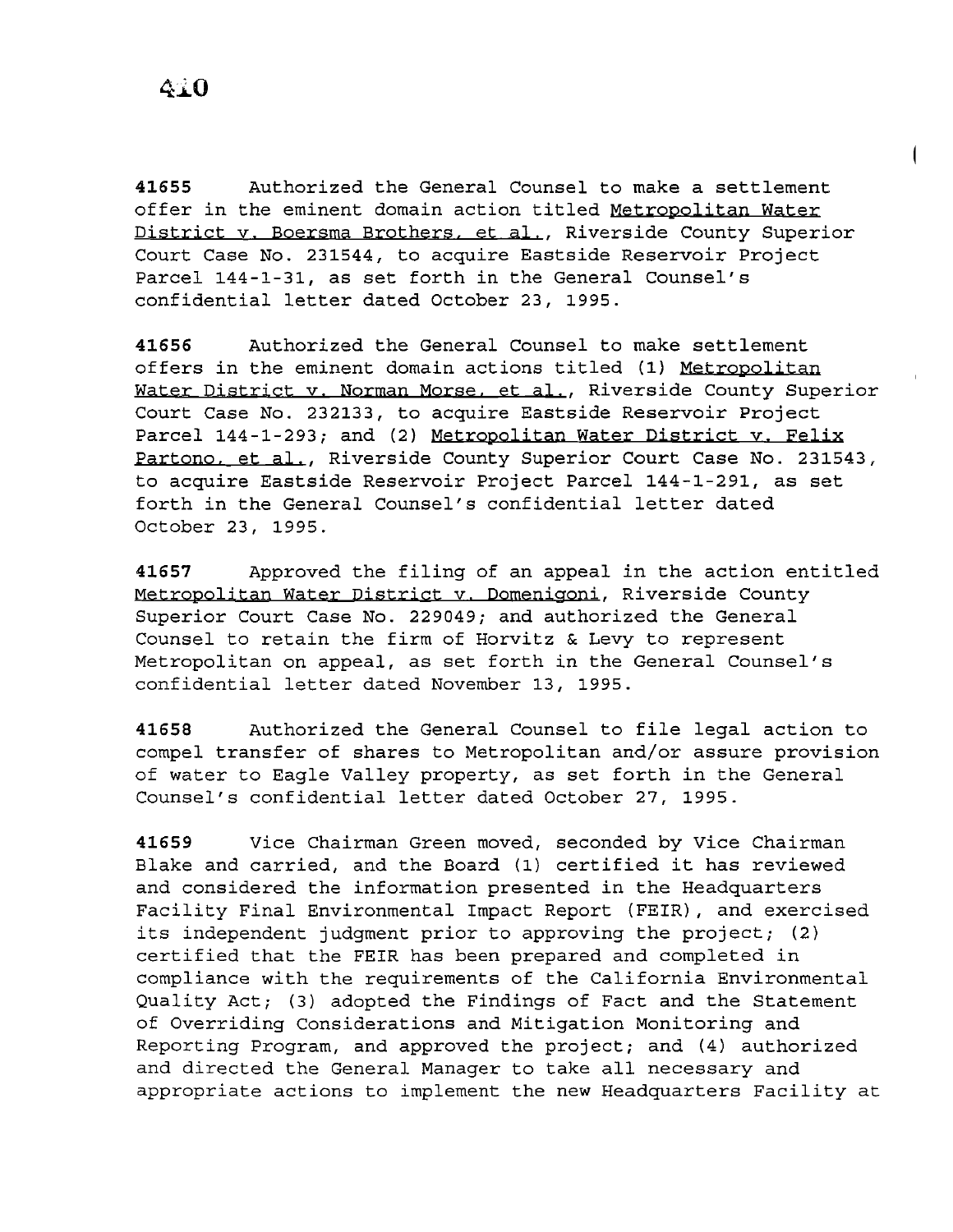Union Station, as set forth in the General Manager's letter dated October 24, 1995.

Directors Bannister, Mason, and Watton requested to be recorded as voting no.

Director Krauel requested to be recorded as voting no as there was no opportunity for her to read the FEIR.

**41660** Vice Chairman Green moved, seconded by *Vice* Chairman Blake, that the Board, as part of its commitment to a new era of reliability for the citizens and economy of Southern California, reaffirm the six key principles: Reliability, Balance, Competitiveness, Eastside Reservoir, Colorado River Aqueduct, and Adaptability, as set forth in the General Manager's letter dated October 31, 1995, with detailed explanatory language to be presented to the Board for approval.

Director Watton read into the record the letter from Director Frahm dated November 14, 1995, expressing concerns about, and the need for additional consideration, the proposed Integrated Resources Plan Implementation Policies and the proposed principles for wheeling water by Metropolitan. (Director Frahm's letter is attached to these minutes as part of the record.)

Directors Capobianco and Griffen withdrew from the Meeting at 1:43 p.m.

Director Harry pointed out that what is being recommended are admirable goals, arrived at after three years of study, and urged the Board's support.

There being no further discussion, the Chair called for a vote on the motion, which carried.

Directors Krauel, Mason, Parker and Watton requested to be recorded as voting no.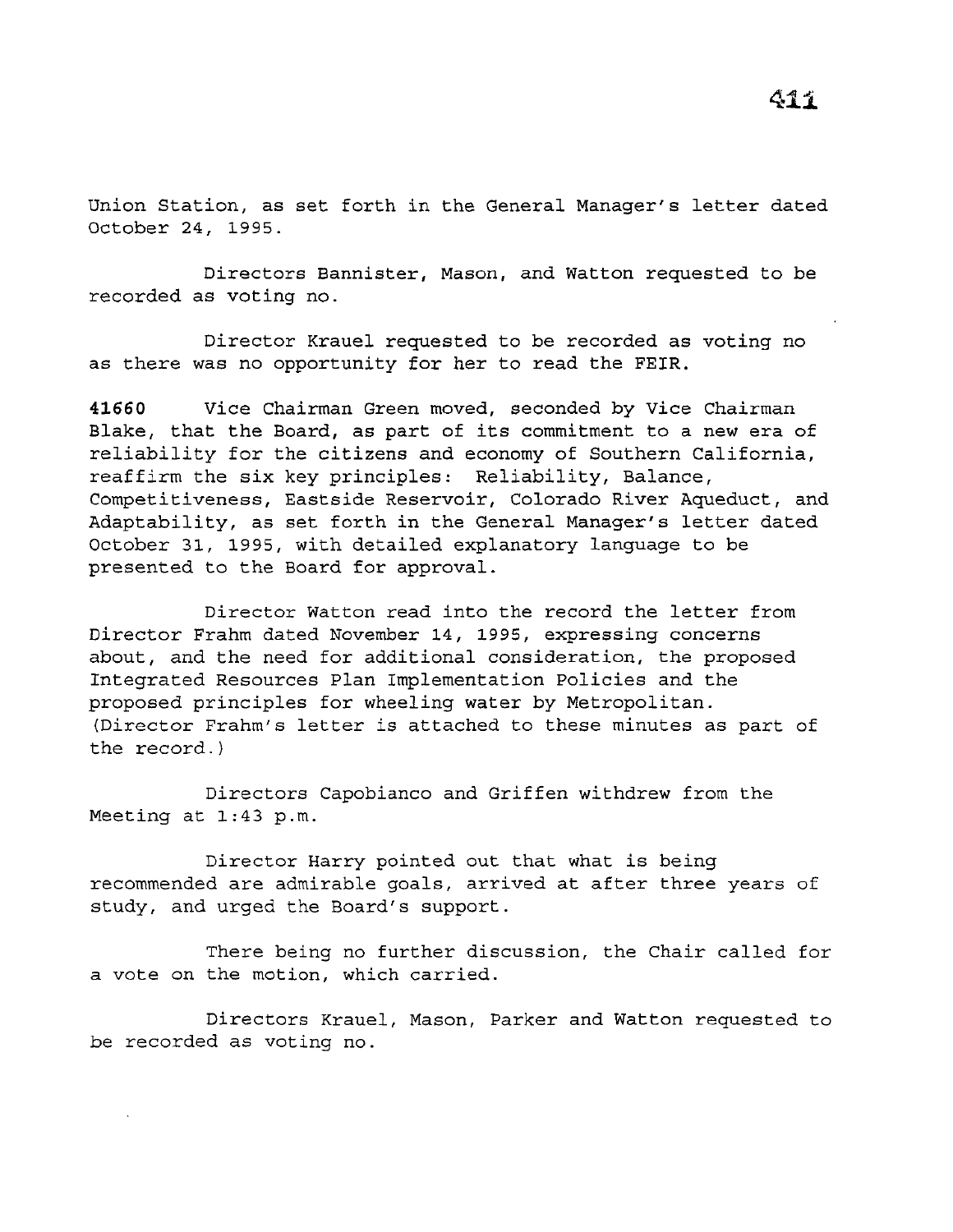**41661** Vice Chairman Green moved, seconded by Water Planning and Resources Committee Chairman Brick and carried, and the Board (1) certified it has reviewed and considered the information contained in the Final Program Environmental Impact Report for Implementation of the Monterey Agreement Statement of Principles by the State Water Contractors and the State of California Department of Water and Resources for Potential Amendments to the State Water Supply Contracts, and exercised its independent judgment prior to approving the project; adopted findings; and directed that Metropolitan, to the extent necessary, participate in the Mitigation Monitoring and Reporting Program; and (2) authorized the General Manager to execute the Monterey Amendment to Metropolitan's State Water Supply Contract and any necessary related documents, subject to the Amendment being in form approved by the General Counsel, as set forth in the General Manager's letter dated October 31, 1995.

Director Mason requested to be recorded as voting no.

**41662** Water Planning and Resources Committee Chairman Brick moved, seconded by Vice Chairman Blake and carried, and the Board reviewed and approved the proposed principles for (1) a negotiated settlement agreement for resolution of upstream water users responsibility for meeting Bay-Delta standards; and (2) Category III implementation, as set forth in the General Manager's letter dated October 31, 1995.

**41663** Finance and Insurance Committee Vice Chairman Green moved, seconded by Director Meyer and carried, approving Metropolitan's revised Statement of Investment Policy dated September 12, 1995, as set forth in the General Manager's letter dated October 24, 1995.

**41664** Finance and Insurance Committee Chairman Mason moved, seconded by Engineering and Operations Committee Chairman Miller and carried, and the Board (1) authorized No. 19 to Appropriation No. 560, an increase of \$540,000 to a total of \$709,055,000, to finance budgeted costs for construction of the landscape screening feature of the Eastside Reservoir Project; and (2) awarded a \$423,732 construction contract for the landscape screening to A&B Landscaping in accordance with Specifications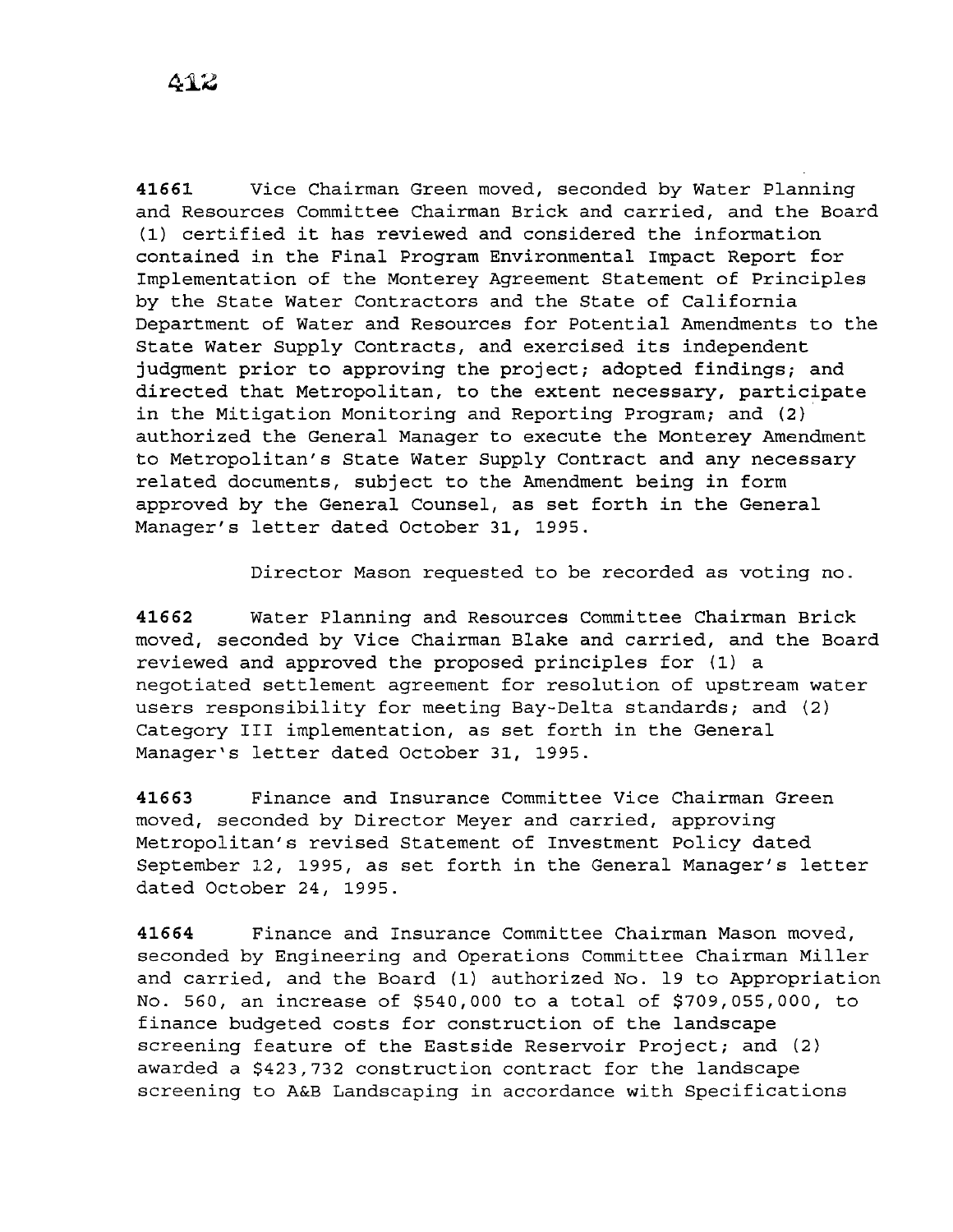No. 1311A, as amended, and that after the contract has been executed, authorized the General Manager to reject all other bids received, as set forth in the General Manager's letter dated October 25, 1995.

**41665** Finance and Insurance Committee Chairman Mason moved, seconded by Engineering and Operations Committee Chairman Miller and carried, authorizing No. 5 to Appropriation No. 604, an increase of \$950,000 to a total of \$5.95 million from the Pay-As-You-Go Fund, to finance continued operation of the test unit and an independent review of test unit operating and water quality test results for the Seawater Desalination Demonstration Facility, as set forth in the General Manager's revised letter dated November 9, 1995.

**41666** Organization and Personnel Committee Chairman Rez moved, seconded by Engineering and Operations Committee Chairman Miller and carried, authorizing the General Manager to amend Agreement No. 3759 with The Ralph M. Parsons Company to increase the maximum amount payable from \$8,950,000 to \$11,450,000, including expenses, to provide additional Program Management Services for the Eastside Reservoir Project, and to extend the period of performance to March 1997, as set forth in the General Manager's letter dated October 25, 1995.

Director Morris requested to be recorded as abstaining.

**41667** Vice Chairman Green moved, seconded by Engineering and Operations Committee Chairman Miller, that the Board authorize the General Manager to (1) participate with Daniel, Mann, Johnson & Mendenhall (DMJM) for Metropolitan to provide pipeline inspection and potential design services for the Korean Water Resource Corporation (KWRC); and (2) negotiate an agreement with DMJM, if the proposal is accepted, for Metropolitan to provide pipeline inspection and potential design services for KWRC, in order to enhance the experience of staff in a field directly applicable to pipelines within Metropolitan's service area, subject to the agreements being in form approved by the General Counsel, as set forth in the General Manager's letter dated October 24, 1995; and (3) that Metropolitan will offer to participate in joint activities with other parties who are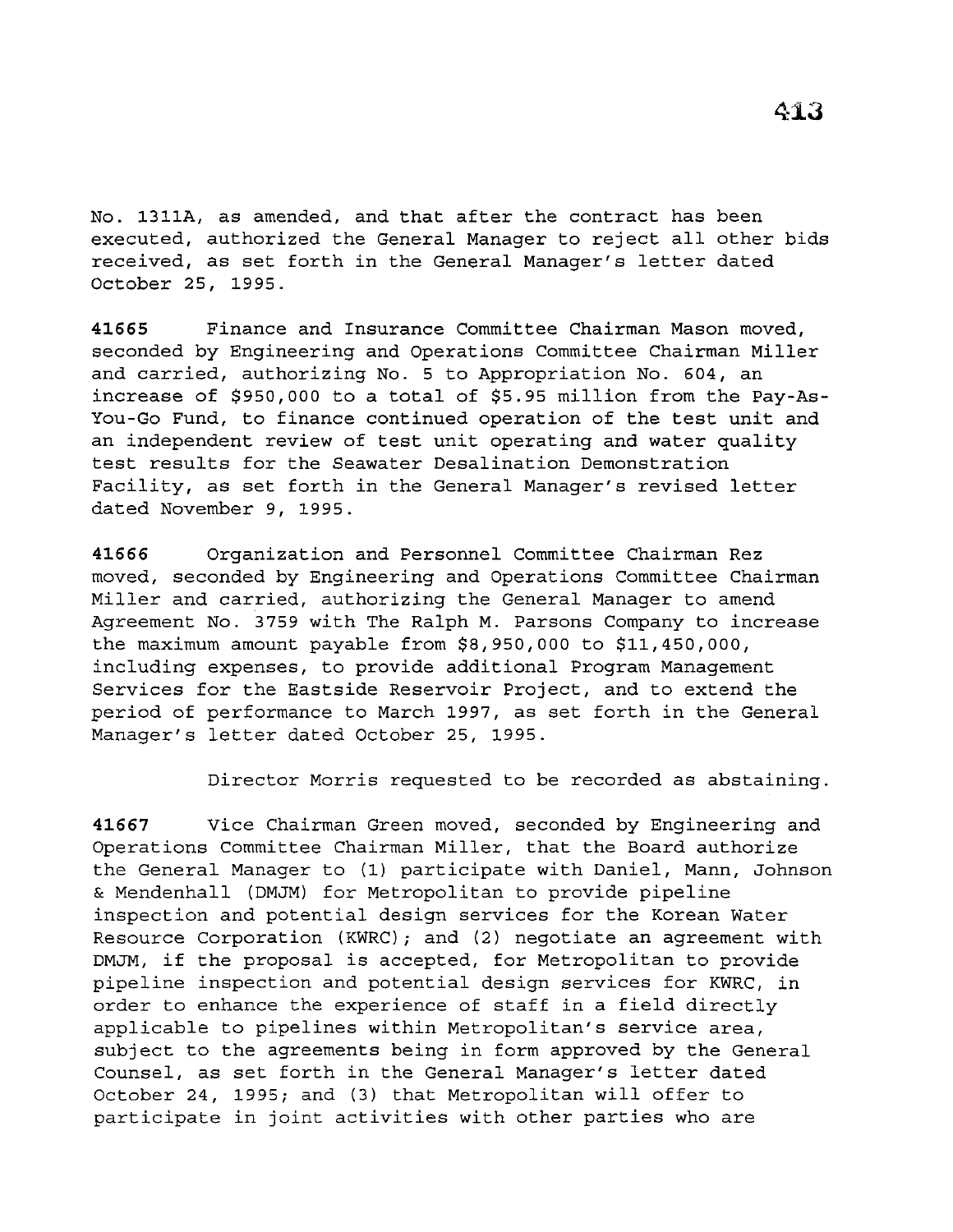willing to provide Metropolitan with similar terms and conditions as those proposed by DMJM.

The Chair called for a vote on the motion and determined a roll call vote is required.

The following is a record of the vote on the motion:

Ayes: Anaheim (Dir. Alaric, 1,533 votes), Calleguas Municipal Water District (Dirs. Grandsen and Miller, 3,097 votes), Foothill Municipal Water District (Dir. O'Neil, 516 votes), Fullerton (Dir. Blake, 616 votes), Glendale (Dir. Rez, 1,080 votes), Las Virgenes Municipal Water District (Dir. Peterson, 833 votes), Long Beach, (Dir. Meyer, 1,830 votes), Los Angeles (Ayes: Dirs. Green, Moret, Pak, and Wein. Absent: Dirs. Brandt, Capobianco, Handelman, and Luddy. 18,344 votes), Municipal Water District of Orange County (Dirs. Foley, King, and Witt, 6,561.60 votes), Pasadena (Dir. Brick, 896 votes), San Fernando (Dir. Wysbeek, 71 votes), San Marino (Dir. Morris, 183 votes), Santa Ana (Dir. Harry, 1,041 votes), Three Valleys Municipal Water District (Dir. Milne, 2,466 votes), Torrance (Dir. Wright, 1,135 votes), Upper San Gabriel Valley Municipal Water District (Dirs. Fellow and Hawkins, 3,485 votes), Western Municipal Water District of Riverside County (Aye: Dir. Mylne. Absent: Dir. Krieger. 2,639 votes). Total 46,326.60 votes.

Noes: Burbank (Dir. McCauley, 819 votes), Central Basin Municipal Water District (Noes: Dirs. Morse and Pace. Absent: Dir. Ibbetson. 5,595 votes), Chino Basin Municipal Water District (Dirs. Hill and Troxel, 3,045 votes), Eastern Municipal Water District *(Dir.* Gilbert, 1,838 votes), Municipal Water District of Orange County (Dirs. Bannister and Huntley, 4,374.40 votes), San Diego County Water Authority (Noes: Dirs. Krauel, Mason, Parker, and Watton. Absent: *Dirs.* Frahm and Griffen. 13,349 votes), West Basin Municipal Water District (Noes: Dirs. Barker and Gambrell. Absent: Dir. Little. 6,221 votes). Total 35,241.40 votes.

Abstains: None.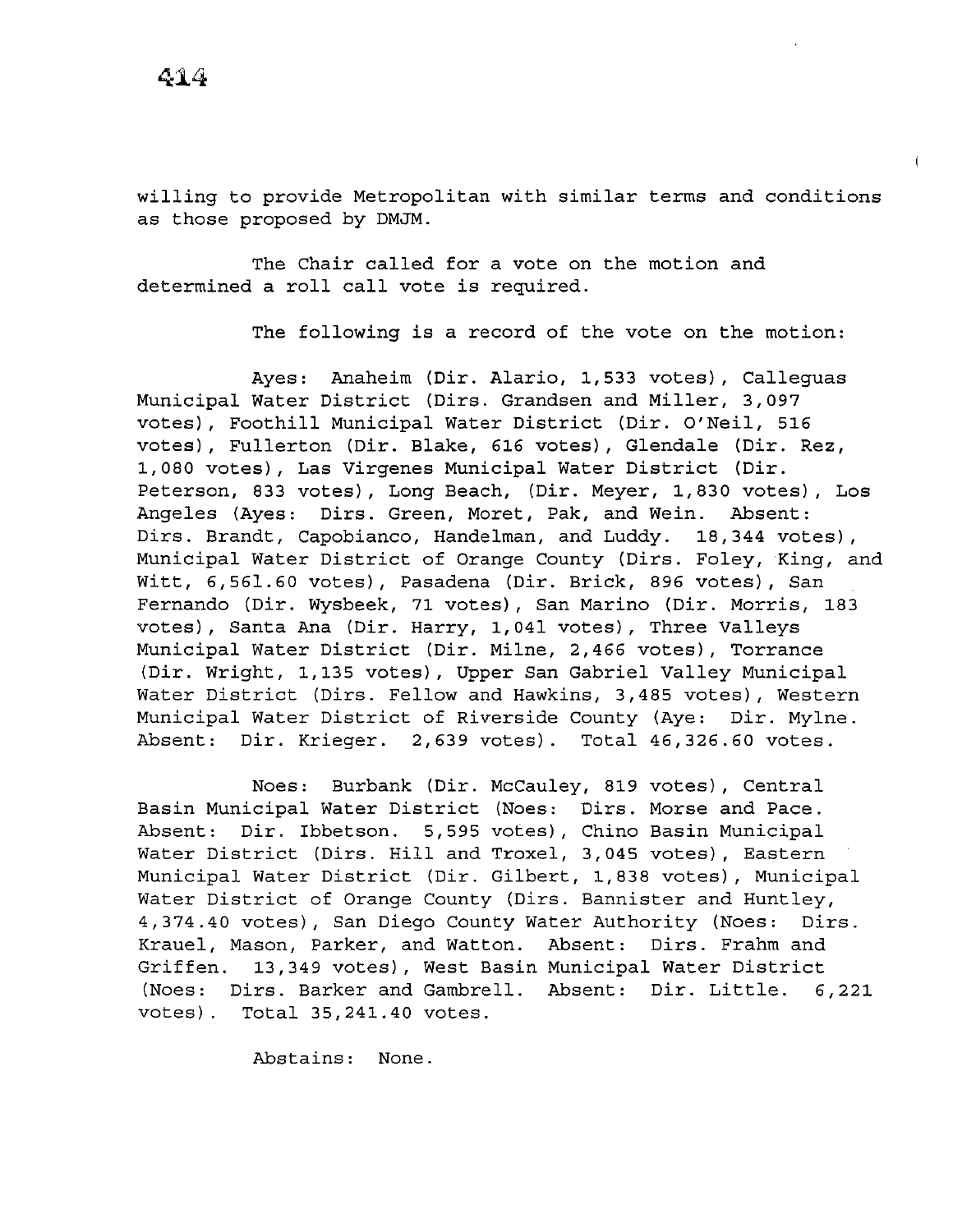Coastal Municipal Water District (Dir. McMurray, 2,565 votes), Compton (Dir. Murph, 156 votes), Santa Monica (Dir. Reed, 923 votes) . Absent: Beverly Hills (Dir. Webster, 837 votes), Total 4,481 votes.

The Chair declared the motion carried by a 46,326.60 ayes, 35,241.40 noes, with 4,481 votes absent.

**41668** The following listed communications were submitted for the information of the Board:

- a. Report of the General Manager on the operating data for the month of September, dated October 24, 1995.
- b. Report of the General Counsel on the activities of the Legal Department for the month of October, dated November 1, 1995.
- c. Report of the Auditor on the activities of the Audit Department for the month of October, dated October 30, 1995.
- d. Letter of the General Manager dated November 6, 1995, transmitting the Executive Financial Summary for the month of September.
- e. Letter of the Auditor dated October 31, 1995, transmitting the Audited Cash Basis Financial Statements as of June 30, 1995.
- f. Letter of the Auditor dated October 31, 1995, transmitting the Audited Comparative Financial Statements as of June 30, 1995 and 1994.
- g. Letter of the General Manager dated October 20, 1995, submitting the Annual Report of Payment of Claims for Lost Matured Bonds and Interest Coupons; Issuance of Duplicate Bearer Bonds; Replacement of Lost Registered Bonds.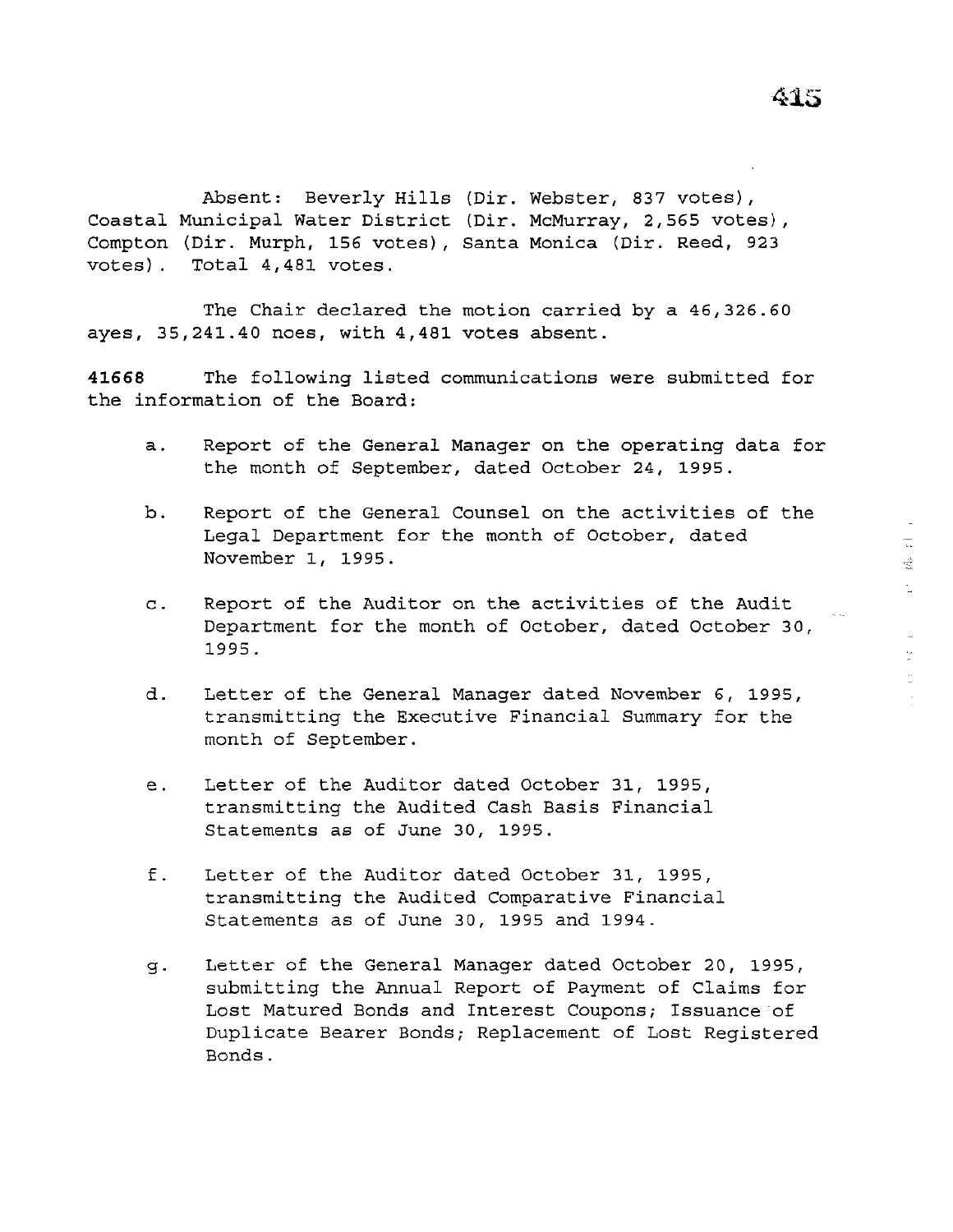- h. Letter of the General Manager dated October 31, 1995, reporting on Phase Four--Ultra-Low-Flush Toilet Distribution Program.
- i. Letter of the General Manager dated October 31, 1995, reporting on Westlands Water District's proposed programs to convey groundwater through the California Aqueduct.
- j. Letter of the General Manager dated October 24, 1995, submitting the Six-Month Conservation Branch Report.
- k. Letter of the General Manager dated October 24, 1995, reporting on the Engineering Division's Corrosion Engineering Branch.
- l. Letter of the General Manager dated October 26, 1995, reporting on the Weymouth Plant Sludge Dewatering Project.
- m. Letter of the General Manager dated October 24, 1995, submitting the Quarterly Status Report for the Eastside Reservoir Project--July through September 1995.
- n. Letter of the General Manager dated October 24, 1995, submitting the Quarterly Status Report for the Inland Feeder Project--July through September 1995.
- o. Letter of the General Manager dated October 24, 1995, reporting on the Engineering Division Field Inspection Branch.
- p. Letter of the General Counsel dated October 27, 1995, reporting on special counsel billing practices.
- q. Confidential letter of the General Manager dated October 31, 1995, reporting on the Colorado River Reliability Program.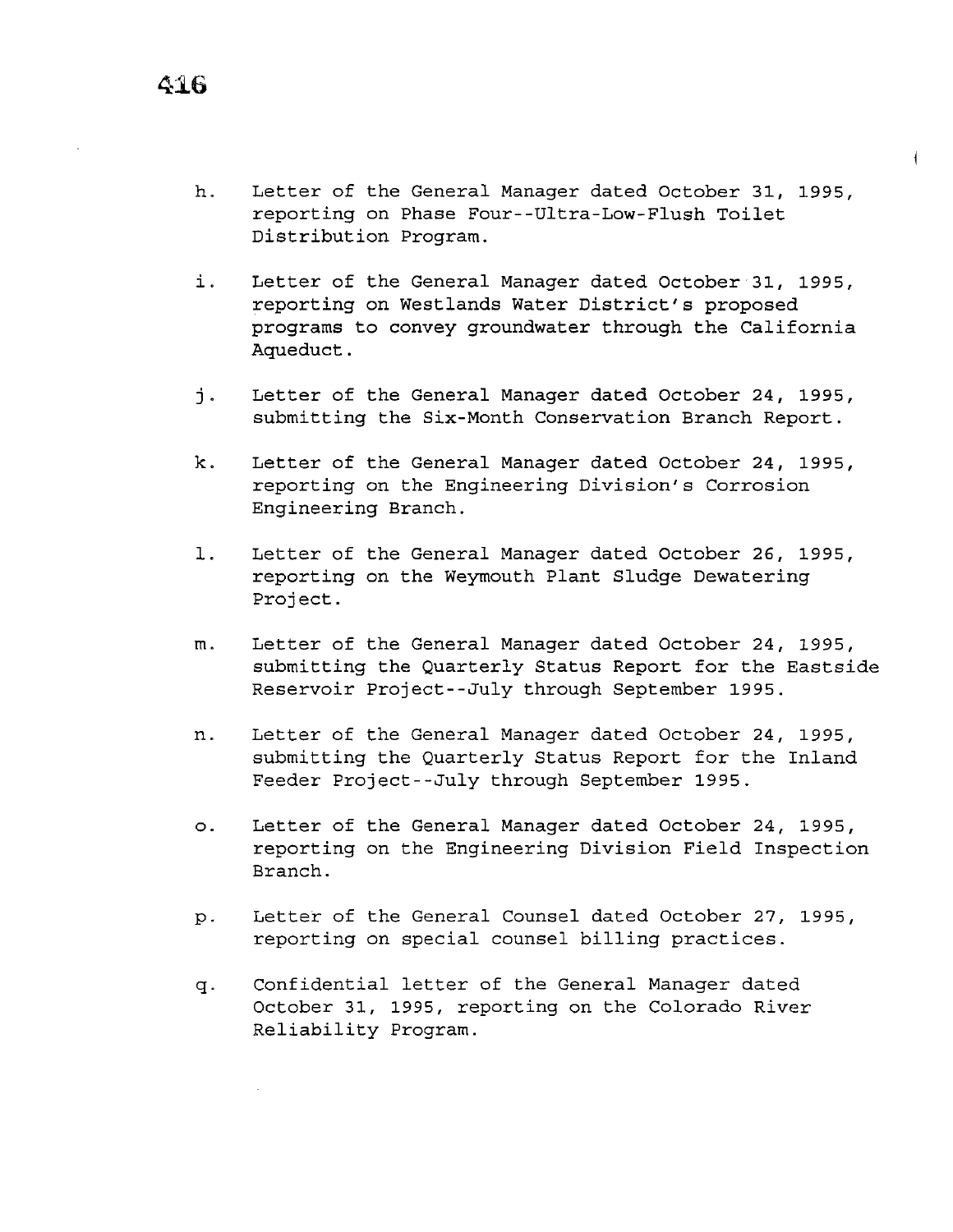**41669** There being no objection, Chairman Foley adjourned the Meeting at  $2:02$  p.m.

) SECRETARY PRO TEM

 $\bar{z}$ 

CHAIRMAN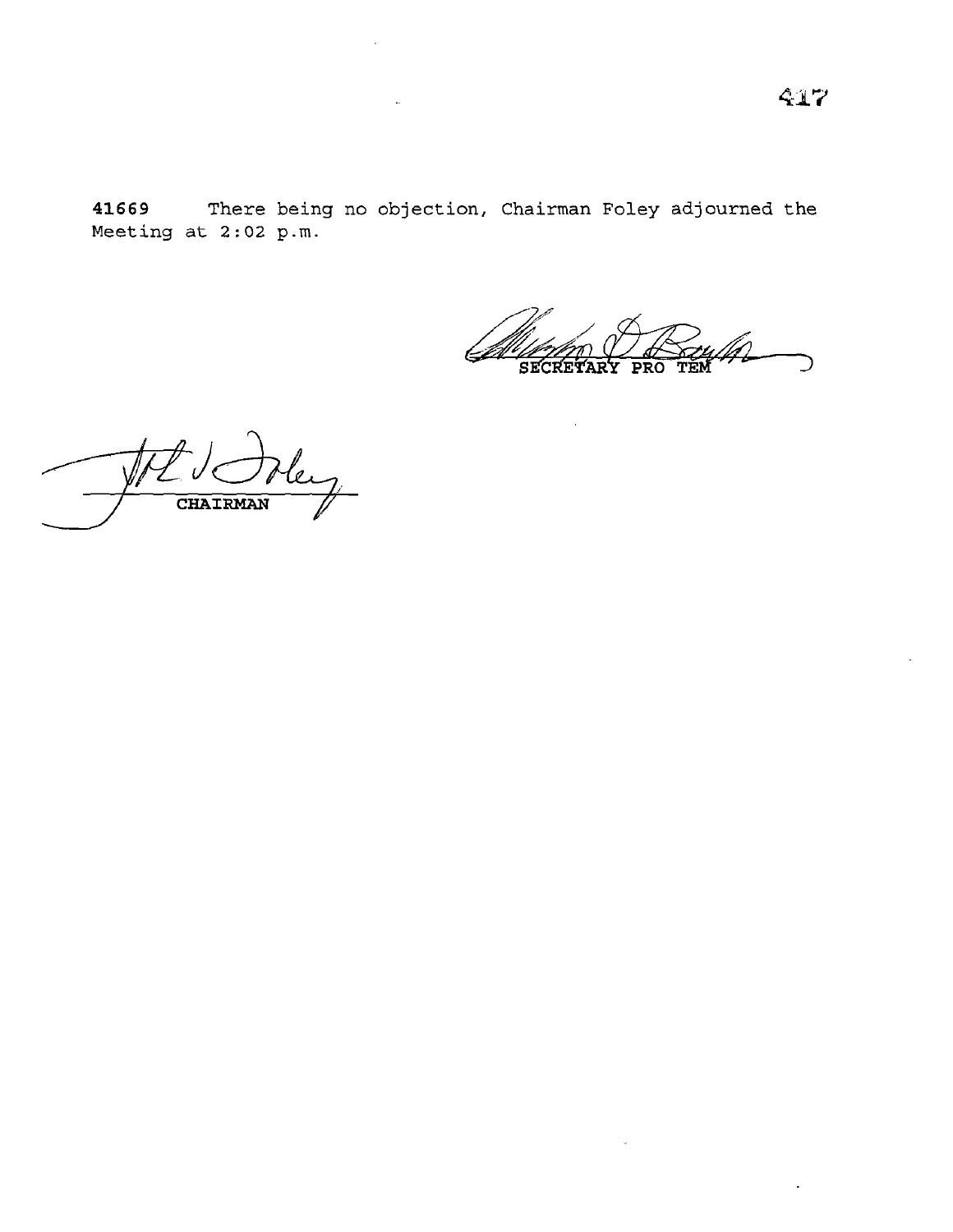4:18

**CHRISTINE M. FRAHM** 

**A PROFESSIONAL CORPORATION ATTORNEY AT LAW** 

**THE BRITT-SCRIPPS HOUSE 408 MAPLIE &TAIE.'r &AN DI&GO. C.AL.IP'ORNIA a2.t0a**  **TaL. (et ., a.•a·•••o PAX (619) 260-2564(** 

November 14, 1995

Bonrd of Directors Metropolitan Water District of Southern California P.O. Box 11583 Los Angeles, CA 90018

Re: 'l'oday's Executive Committee and Board Meetings

Dear Fellow Board Members:

I regret that I am unable to attend today's Executive Committee and Board meetings. Given the importance of certain of the issues on today's agenda, I have requested my Delegation to ene issues on moday 3 agenda, I have requested my bereghtton to the record.

Yesterday, we received two staff reports and one recommendation which, taken together, offer us a mirror into which we must look and ask ourselves, what will be the future of the Mctropoljtan Water Districl? I am referring Lo Board Items 8-2 Integrated Resources Plan Implementation Policies, and Pending 10-1, Adoption of Policy Principles for Transporting (Wheeling) Water by Metropolitan. The staff recognizes that this is an historic moment when it says,

> "A discussion of 'unbundling' of Metropolitan services raises many questions, including the definition of its future role in the Southern California water industry and the region's commitment to the Capital Improvament Plan and water management programs."

<sup>I</sup>agree!

The time is now, for our Board to deliberate the issues which have been highlighted by the San Diego/IID water transfer!

The time is now, for our Board to consider how we can work toqether to make Lhis an opportunity for all of the member agencies of the MWD!

It is almost inconceivable  $--$  indeed, I believe that it is inconceivable to many respected local and state officials -- that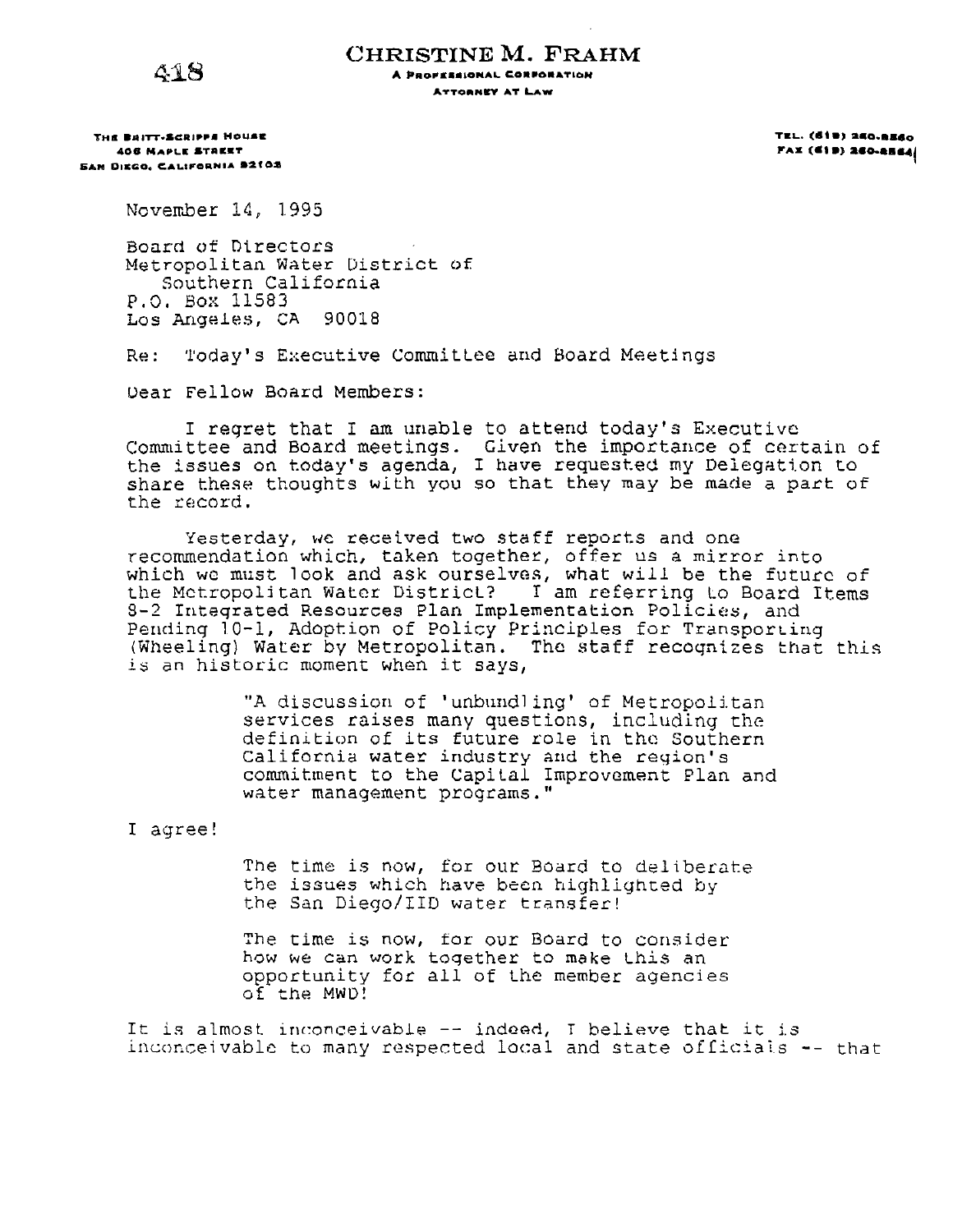Metropolitan would not strongly support. a member agency's efforts, and through that member agency, its own efforts, in seeking to firn up long term water supplies.

Last month, we believed that we were on the right track when<br>the staff recommended that we take a close look at the capital improvement plan and water management programs -- indeed, the Improvement pian and water management programs -- indeed, opportunity. We firmly believe that this review is necessary. Instead of beginning that substantive process, however, we have been presented with a "fait accomplis" in Board Memo 8-2, proposing that the Board endorse moving forward with "IRP Implementation Policies." Metropolitan's very credibility is on the line:

- Are you sure that you want to recommend the new reliability goal to your ratepayers?
- Can you really guarantee your ratepayers what the new reliability is going to cost?

• Do you believe that it is wise or even intellectually honest to "assure" your ratepayers what the future cost of water will be over the next 10 years?

What will the cost of water be after 2005? Is there any "backloading" of rates which will cause rates to soar after this arbitrary period?

Do you know what it means to say that we want to usc our ratepayers' money to make investments to "assure national leadership'' (or even "leadership")? Is this a proper standard?

Do you really believe that the "certainty" of full Colorado River Aqueduct deliveries over the long-term future has been "reaffirmed" by MWD's planning efforts? Doesn't this claim of "certainty" fly in the face of reality as we know it?

• Etc. Etc. See 8-2.

No, we will not just be dangerously close, we will cross the line if we adopt the 8-2 ''policies" as a Board of Directors: We will have substituted PR ''spin" for serious, substantive water planning! We stand to embarrass ourselves at state-wide levels!

Instead of adopting 8-2, we should table the item and take the time necessary to deliberate the substantive policy issues at hand, including but not limited to discussing: